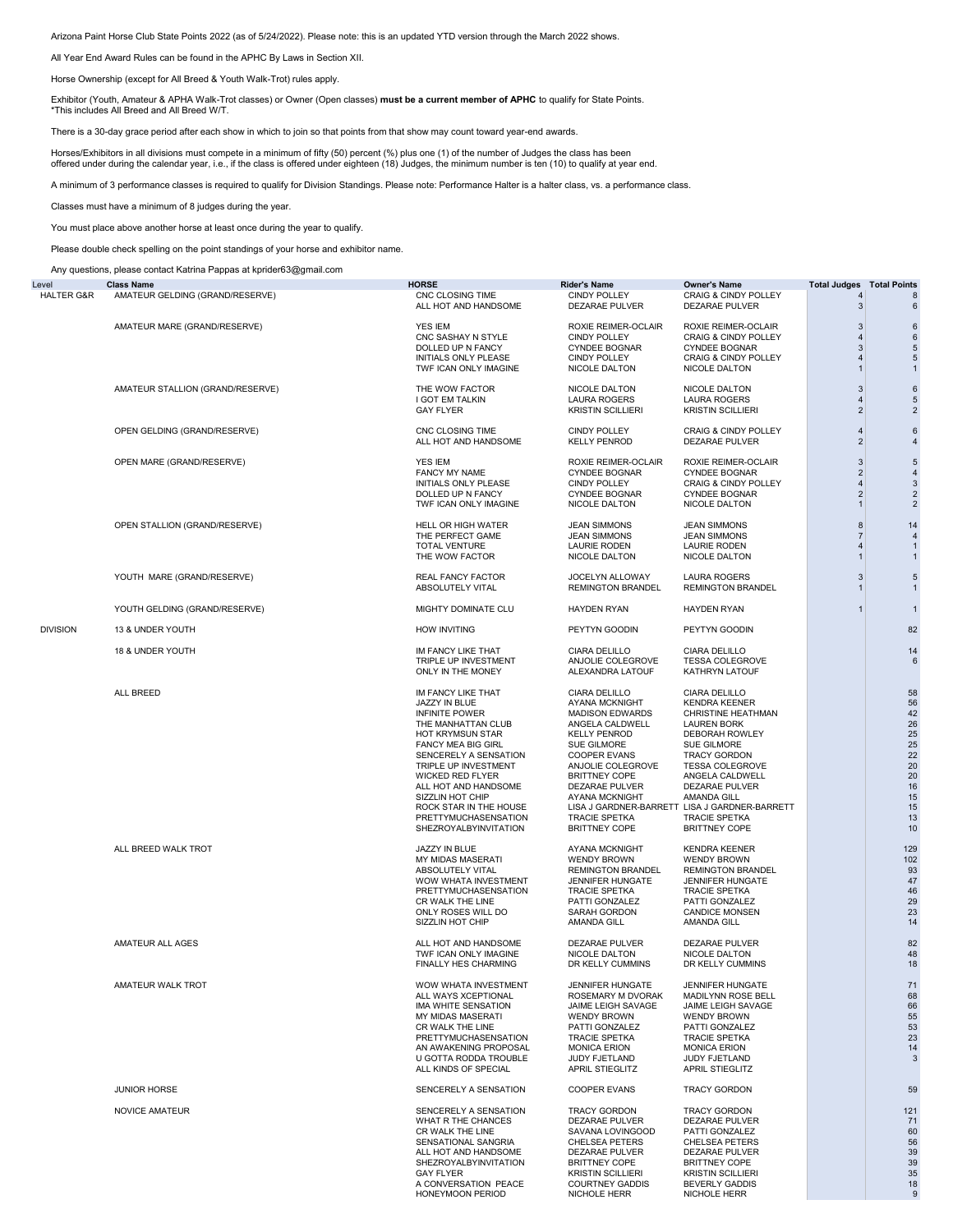SENIOR HORSE GAY FLYER KELLY PENROD KRISTIN SCILLIERI TANGGAY KELLY PENROD KRISTIN SCILLIERI TANGGAY KRISTIN SCILLIERI TANGGAY KELLY PENROD KRISTIN SCILLIERI TANGGAY KRISTIN SCILLIERI TANGGAY KELLY PENROD KRISTIN SCILLIERI

ALL BREED HALTER GELDINGS MY MIDAS MASERATI WENDY BROWN WENDY BROWN 22

ALL BREED HORSEMANSHIP INFINITE POWER MADISON EDWARDS CHRISTINE HEATHMAN 4 18

IM FANCY LIKE THAT CIARA DELILLO CIARA DELILLO 34

YOUTH WALK TROT 11-18 ABSOLUTELY VITAL REMINGTON BRANDEL REMINGTON BRANDEL 197 DRIVINWITHMYEYESCLOSED MADISON PETERS CORI KENNEDY 108<br>DRIVINWITHMYEYESCLOSED MADISON PETERS CORI KENNEDY 108<br>ONLY ROSES WILL DO SARAH GORDON CANDICE MONSEN 105 ONLY ROSES WILL DO THE MORDON CANDICE MONSEN<br>
ONLY ROSES WILL DO SARAH GORDON CANDICE MONSEN 105<br>
REAL FANCY FACTOR JOCELYN ALLOWAY LAURA ROGERS 81 REAL FANCY FACTOR JOCELYN ALLOWAY LAURA ROGERS 81 THE HARLEQUIN HEATHEN RAELYN STAZENSKI RAELYN STAZENSKI 35

YOUTH WALK TROT 5-10 ALL WAYS XCEPTIONAL MADILYNN ROSE BELL MADILYNN ROSE BELL IN ALL MADILYNN ROSE BELL IN A INDIANA FLEET 1999 MONTANA MILLS MICHELLE MILLS 1999 MONTANA MILLS MICHELLE MILLS 1999 MONTANA MILLS AND MONTANA MILLS AND MONTANA MILLS AND MONTANA MILLS AND MONTANA MILLS AND MONTANA MILLS AND MONTANA MILLS AND MONTANA A IMA SPECIAL ARTIST EMMIE TROMATORE ASHLEY ANIOL 96 MIGHTY DOMINATE CLU HAYDEN RYAN HAYDEN RYAN 79 HES GOT PARTY STYLE RUBY MILLER WILLA MILLER 76 TIME TO GET ZIPPED

CLASS 2 YR OLD GELDINGS VSILLMAKEURHEARTTHROB DR KELLY CUMMINS 4 4 4

2 YR OLD MARES CNC SASHAY N STYLE DANIEL MANNION CRAIG & CINDY POLLEY 4 8 LAZY LOPIN SENSATION ERICA OWEN LISA CLAWSON 4 4

2-YR-OLD LONGE LINE LAZY LOPIN SENSATION ERICA OWEN LISA CLAWSON 4 4

3 YR OLD GELDINGS PAINTMIASPECIALLOPER DIANE BRANT DIANE BRANT 4 4 CLU TO A FORTUNE

3 YR OLD STALLIONS CNC CALL ME ON SUNDAY CINDY POLLEY CRAIG & CINDY POLLEY 4 4

AGED GELDINGS CNC CLOSING TIME DANIEL MANNION CRAIG & CINDY POLLEY | 18 ALL KINDS OF SPECIAL APRIL STIEGLITZ APRIL STIEGLITZ APRIL ATTEGLITZ 4 7<br>FINALLY HES CHARMING DR KELLY CUMMINS DR KELLY CUMMINS 4 5 FINALLY HES CHARMING

AGED STALLIONS HELL OR HIGH WATER JEAN SIMMONS JEAN SIMMONS 12 TOTAL VENTURE **TOTAL VENTURE LAURIE RODEN** LAURIE RODEN LAURIE RODEN 4 1<br>THE WOW FACTOR NICOLE DALTON NICOLE DALTON 2 THE WOW FACTOR

> SIZZLIN HOT CHIP AMANDA GILL AMANDA GILL 4 17 THE PEACE PIPE SHANNON WHALEN SHANNON WHALEN 4 16 THE MANHATTAN CLUB ANGELA CALDWELL LAUREN BORK 4 9<br>CNC CLOSING TIME CONDY POLLEY CRAIG & CINDY POLLEY 4 4 4<br>PRINCE OF SECRETS KAREN FIGUEROA KAREN FIGUEROA 4 4 4 CNC CLOSING TIME CINDY POLLEY CRAIG & CINDY POLLEY<br>
> CINDY POLLEY CRAIG & CINDY POLLEY 4<br>
> PRINCE OF SECRETS KAREN FIGUEROA KAREN FIGUEROA 4

ALL BREED HALTER MARES SO U THINK U CAN DANC TORI BROWN JEAN SIMMONS 4 17 THE FAVOURITE JEAN SIMMONS JEAN SIMMONS 4 16 THE MASKED SINGER JEAN SIMMONS JEAN SIMMONS 4 15 JAZZY IN BLUE AYANA MCKNIGHT KENDRA KEENER 8 14 PRETTYMUCHASENSATION TRACIE SPETKA TRACIE SPETKA 8

ALL BREED HALTER STALLIONS THE PERFECT GAME JEAN SIMMONS JEAN SIMMONS 4 12 RIDICULOUSNESS AUSTEN R LANG JEAN SIMMONS 4 8 BLACKBURNS POCO OLLIE

> SIZZLIN HOT CHIP AYANA MCKNIGHT AMANDA GILL 4 16 JAZZY IN BLUE AYANA MCKNIGHT KENDRA KEENER 4 9 TRIPLE UP INVESTMENT ANJOLIE COLEGROVE TESSA COLEGROVE 4 6 THE MANHATTAN CLUB ANGELA CALDWELL LAUREN BORK 2 5 ROCK STAR IN THE HOUSE LISA J GARDNER-BARRETT LISA J GARDNER-BARRETT 2 4 SENCERELY A SENSATION COOPER EVANS TRACY GORDON  $\begin{array}{ccc} 2 & 3 & 3 \\ \text{IM FANCY LIKE} & 3 & 3 \end{array}$ IM FANCY LIKE THAT CIARA DELILLO HEATHER MEYER<br>IN FANCY LIKE THAT CIARA DELILLO HEATHER MEYER<br>IN GOTTA RODDA TROUBLE JUDY FJETLAND JUDY FJETLAND 2 U GOTTA RODDA TROUBLE

ALL BREED HUNTER HACK AND RESOLUTION ON A MICKED RED FLYER BRITTINEY COPE ANGELA CALDWELL AND ANGELA AND ANGELA CALDWELL AND ANGELA CALDWELL AND RESOLUTION AND RESOLUTION AND RESOLUTION AND RESOLUTION AND RESOLUTION AND RE THE MANHATTAN CLUB ANGELA CALDWELL LAUREN BORK 4 8

ALL BREED HUNTER UNDER SADDLE A A CHARA AND HUKEN N TALKIN AND HUKEN N TALKIN A CHARA ROGERS A LAURA ROGERS A CH<br>21 EAN TANGY MEA BIG GIRL LISA SUNNARBORG SUE GILMORE 8 21<br>15 IM FANCY LIKE THAT CIARA DELILLO HEATHER MEYER FANCY MEA BIG GIRL LISA SUNNARBORG SUE GILMORE 8 21 IM FANCY LIKE THAT CIARA DELILLO HEATHER MEYER<br>SIZZLIN HOT CHIP AYANA MCKNIGHT AMANDA GILL 4 12<br>WOW WHATA INVESTMENT JENNIFER HUNGATE JENNIFER HUNGATE 2 9 WOW WHATA INVESTMENT JENNIFER HUNGATE JENNIFER HUNGATE 2 9<br>THE REAL IRONMAN VICTORIA WIERSUM ISABELLA SMALL 2 3 THE MANHATTAN CLUB ANGELA CALDWELL LAUREN BORK 2 8 WICKED RED FLYER BRITTNEY COPE ANGELA CALDWELL 4 5 SHEZROYALBYINVITATION BRITTNEY COPE BRITTNEY COPE 4 3<br>
LIVING LARGE N LOUD MADISON EDWARDS LIBBY MCCAULEY 4 4 3 LIVING LARGE N LOUD

ALL BREED HUNTSEAT EQ IM FANCY LIKE THAT CIARA DELILLO HEATHER MEYER | 19 SIZZLIN HOT CHIP AYANA MCKNIGHT AMANDA GILL 4 16 FANCY MEA BIG GIRL SHELBY GARRISON SUE GILMORE 4 10 SHEZROYALBYINVITATION BRITTNEY COPE BRITTNEY COPE 4 5<br>ALL HOT AND HANDSOME DEZARAE PULVER DEZARAE PULVER 4 4 4 ALL HOT AND HANDSOME DEZARAE PULVER DEZARAE PULVER 4 4

ALL BREED RANCH PLEASURE INFINITE POWER MADISON EDWARDS CHRISTINE HEATHMAN 4 9 GTS ROAD LESS TRAVELED

ALL BREED RANCH RIDING INFINITE POWER MADISON EDWARDS CHRISTINE HEATHMAN 6 16 GTS ROAD LESS TRAVELED KRISTA WEIGEL KRISTA WEIGEL 4 4

ALL BREED RANCH TRAIL GTS ROAD LESS TRAVELED KRISTA WEIGEL KRISTA WEIGEL 4 4

NOVICE YOUTH TRIPLE UP INVESTMENT ANJOLIE COLEGROVE TESSA COLEGROVE NEWSLET AND SOLEGROVE SALE OF INVESTMENT AND ANGLICION CIARA DELILLO CARRA DELILLO CARRA DELILLO ALEXANDRA LATOUF

3 YR OLD MARES AND THE ASSESSED A CINDY POLLEY A A CHORE CONDERN AND THE ASSESSED A CONDERNATION OF A CYNDERN A<br>SANCY MY NAME CYNDEE BOGNAR CYNDEE BOGNAR CYNDEE BOGNAR CYNDEE BOGNAR A 4

AGED MARES YES IEM ROXIE REIMER-OCLAIR ROXIE REIMER-OCLAIR | 8 23 SPEECHLESS JEAN SIMMONS JEAN SIMMONS 8 19 DOLLED UP N FANCY CYNDEE BOGNAR CYNDEE BOGNAR 4 10 SONNYS DIRTY KISS COOPER EVANS GAIL CUNNINGHAM 4 7

KAREN FIGUEROA

AYANA MCKNIGHT

RANCH HORSE ALL AGES INFINITE POWER COOPER EVANS CHRISTINE HEATHMAN 79 GAY FLYER KELLY PENROD KRISTIN SCILLIERI 77 IM BIGTIME JOHN WAYNE LORI GARRETT JENNIFER WERNER

CYNDEE BOGNAR

CINDY POLLEY CRAIG & CINDY POLLEY 4<br>JEAN SIMMONS JEAN SIMMONS 4

ELIZABETH MCCAULEY

SIZZLIN HOT CHIP AYANA MCKNIGHT AMANDA GILL 4 12 THE REAL IRONAL ISABELLA SMALL CONTRACT AND REAL VIOLATION OF SALE ISLAMIC CONTRACT OF SALE ISLAMIC CONTRACT O<br>The REAL ISLAMIC CONTRACT CONTRACT OF SALE ISLAMIC CONTRACT OF SALE ISLAMIC CONTRACT OF SALE ISLAMIC CONTRACT <br> KISS ME BACK SAVANAH HUNZIKER LISA OVERHOLT 4 4

RITTNEY COPE ANGELA CALDWELL 4 8<br>
BRITTNEY COPE BRITTNEY COPE 4 5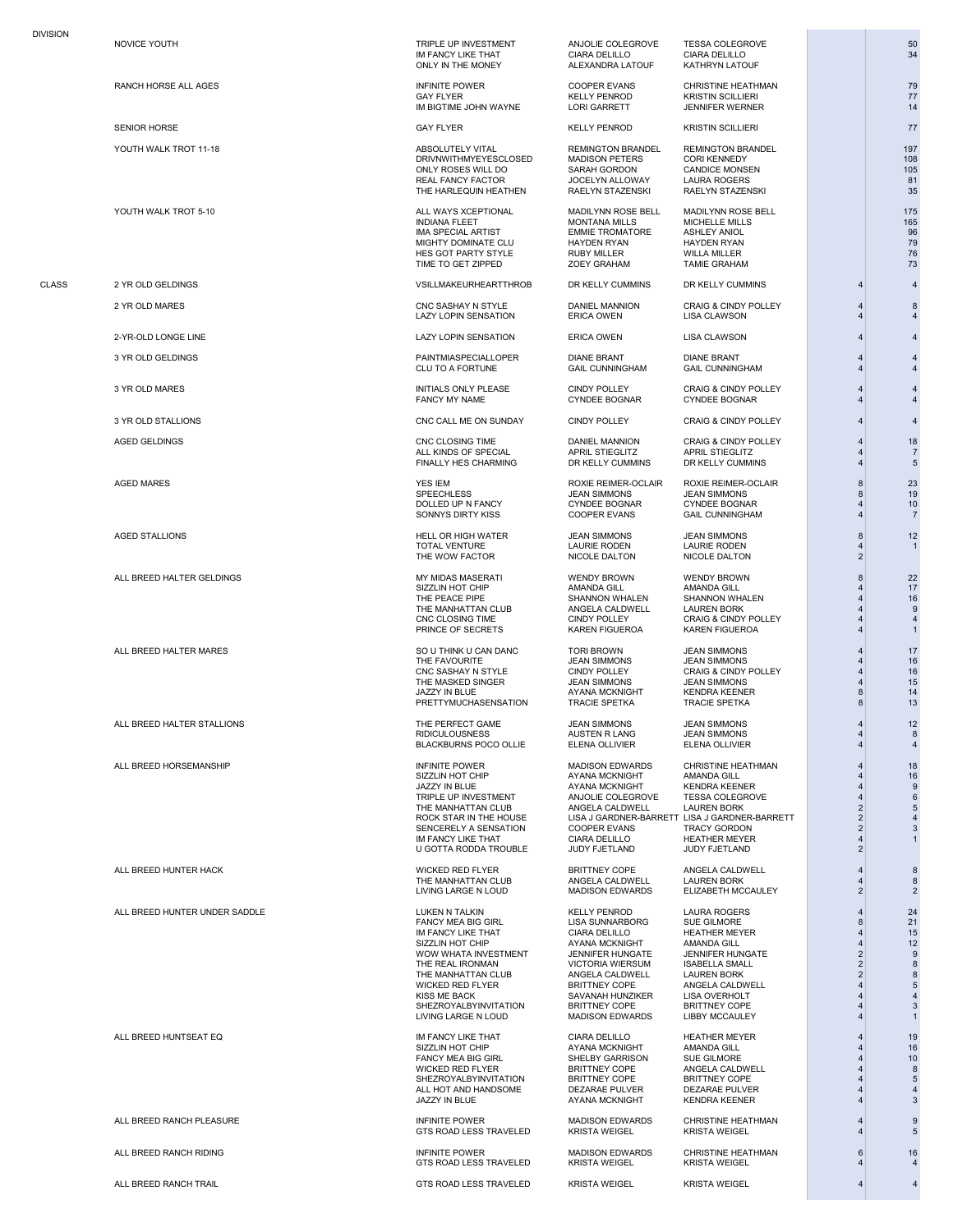ALL BREED W/T RANCH RIDING PRINCE OF SECRETS KAREN FIGUEROA KAREN FIGUEROA 2 2

ALL BREED WESTERN RIDING GOVERNMENT HES CHARMING DR KELLY CUMMINS DR KELLY CUMMINS AND A 4 18 AMATEUR HUNT SEAT EQUITATION 45 & OLDER STRICTLY ORIGINAL STRICTLY ORIGINAL STRICTLY ORIGINAL CINDY L HALE CINDY L HALE 2 6 AMATEUR HUNT SEAT EQUITATION ALL AGES<br>
HONEY MONEY AND HONEY AND AND HONEY AND AND HONEY AND HERRE AND HONEY HERRE AND RESERVED AND AND AND AND AND T

AMATEUR HUNTER HACK ALL AGES TWF ICAN ONLY IMAGINE NICOLE DALTON NICOLE DALTON 4 4

AMATEUR HUNTER UNDER SADDLE 45 & OVER SADDLE 45 & OVER SALE STRICTLY ORIGINAL STRICTLY ORIGINAL CINDY L HALE CINDY L HALE 2 4 AMATEUR JR GELDINGS THE PEACE PIPE SHANNON WHALEN SHANNON WHALEN 4 12

AMATEUR OVERO COLOR, ONE YEAR & OLDER & ALL SEXES HONEYMOON PERIOD NICHOLE HERR NICHOLE HERR NICHOLE HERR 4 21<br>16 4 16

CLASS ALL BREED SHOWMANSHIP JAZZY IN BLUE AYANA MCKNIGHT KENDRA KEENER 8 30 IM FANCY LIKE THAT CIARA DELILLO HEATHER MEYER 4 23 TRIPLE UP INVESTMENT ANJOLIE COLEGROVE TESSA COLEGROVE 4 14 WHAT R THE CHANCES DEZARAE PULVER DEZARAE PULVER B<br>
SIZZLIN HOT CHIP AMANDA GILL AMANDA GILL 4 9<br>
10 TWF THE ROAN RANGER WENDY BROWN WENDY BROWN 4 2 SIZZLIN HOT CHIP AMANDA GILL AMANDA GILL 4 9 TWF THE ROAN RANGER WENDY BROWN WENDY BROWN WENDY BROWN

ALL BREED TRAIL SIZZLIN HOT CHIP AYANA MCKNIGHT AMANDA GILL 4 23 FINALLY HES CHARMING DR KELLY CUMMINS DR KELLY CUMMINS 4 15

ALL BREED W/T HORSEMANSHIP JAZZY IN BLUE AYANA MCKNIGHT KENDRA KEENER 8 48 MY MIDAS MASERATI WENDY BROWN WENDY BROWN WENDY BROWN ABSOLUTELY VITAL REMINGTON BRANDEL REMINGTON BRANDEL AS A 23<br>ABSOLUTELY VITAL REMINGTON BRANDEL REMINGTON BRANDEL 8 11<br>CR WALK THE LINE PATTI GONZALEZ PATTI GONZALEZ 8 ABSOLUTELY VITAL REMINGTON BRANDEL REMINGTON BRANDEL 8 11 CR WALK THE LINE PATTI GONZALEZ PATTI GONZALEZ 8 6 ONLY ROSES WILL DO SARAH GORDON CANDICE MONSEN [30] 3 THE HARLEQUIN HEATHEN BRAELYN STAZENSKI RAELYN STAZENSKI

ALL BREED W/T HUNTSEAT EQ MY MIDAS MASERATI WENDY BROWN WENDY BROWN 26 JAZZY IN BLUE AYANA MCKNIGHT KENDRA KEENER 8 24 WOW WHATA INVESTMENT JENNIFER HUNGATE JENNIFER HUNGATE 4 21<br>16 ONLY ROSES WILL DO SARAH GORDON CANDICE MONSEN 8 ONLY ROSES WILL DO SARAH GORDON CANDICE MONSEN 8 16<br>
ONLY ROSES WILL DO SARAH GORDON CANDICE MONSEN 8 16<br>
ABSOLUTELY VITAL REMINGTON BRANDEL REMINGTON BRANDEL 4 14 ABSOLUTELY VITAL REMINGTON BRANDEL REMINGTON BRANDEL 4 14 PRETTYMUCHASENSATION TRACIE SPETKA TRACIE SPETKA TRACIE SPETKA 12<br>
PRINCE OF SECRETS TRACIE SPETKA TRACIE SPETKA 12<br>
12<br>
PRINCE OF SECRETS LAVONNE RIGGS-ZEIGEN LAVONNE RIGGS-ZEIGEN 1 PRINCE OF SECRETS KAREN FIGUEROA KAREN FIGUEROA 2 4 YOU GOT ME RED HOT LAVONNE RIGGS-ZEIGEN LAVONNE RIGGS-ZEIGEN 1

ALL BREED W/IHUS WOW WHATA INVESTMENT JENNIFER HUNGATE JENNIFER HUNGATE | 4| 22 LIVING LARGE N LOUD MADISON EDWARDS LIBBY MCCAULEY 4 18 MY MIDAS MASERATI WENDY BROWN WENDY BROWN 8 13 YOU GOT ME RED HOT LAVONNE RIGGS-ZEIGEN LAVONNE RIGGS-ZEIGEN 4 11 LUKEN N TALKIN LAURA ROGERS LAURA ROGERS 2 9 THE REAL IRONMAN VICTORIA WIERSUM ISABELLA SMALL 2 7 PRETTYMUCHASENSATION TRACIE SPETKA TRACIE SPETKA 2 7

ALL BREED W/T SHOWMANSHIP ABSOLUTELY VITAL REMINGTON BRANDEL REMINGTON BRANDEL 8 33 JAZZY IN BLUE AYANA MCKNIGHT KENDRA KEENER 8 23 IMA WHITE SENSATION ANNI MAME LEIGH SAVAGE JAIME LEIGH SAVAGE JAIME LEIGH SAVAGE VON WHATA INVESTIMENT JENNIFER HUNGATE 4 19<br>
IN WHITE SENSATION AMAINO SILL AND AMAINO SILL AND AMAINO SILL AND THE ROAN RANGER WENDY BROWN W WOW WHATA INVESTMENT JENNIFER HUNGATE JENNIFER HUNGATE SEXUAL AREA OF THE GROW WHATA INVESTMENT AND A THE SEXUAL AREA OF THE SEXUAL AREA OF THE SEXUAL AREA OF THE SEXUAL AREA OF THE SEXUAL AREA OF THE SEXUAL AREA OF THE SE SIZZLIN HOT CHIP AMANDA GILL AMANDA GILL 4 7 TWF THE ROAN RANGER WENDY BROWN WENDY BROWN 2 4<br>LAZY LOPIN SENSATION ERICA OWEN LISA CLAWSON 2 2 2<br>ONLY ROSES WILL DO SARAH GORDON CANDICE MONSEN 4 1 LAZY LOPIN SENSATION ERICA OWEN LISA CLAWSON 2<br>ONLY ROSES WILL DO SARAH GORDON CANDICE MONSEN 4 ONLY ROSES WILL DO

ALL BREED W/T TRAIL MY MIDAS MASERATI WENDY BROWN WENDY BROWN 34 JAZZY IN BLUE AYANA MCKNIGHT KENDRA KEENER 8 33 PRETTYMUCHASENSATION TRACIE SPETKA TRACIE SPETKA OD 1999 127<br>
PRETTYMUCHASENSATION TRACIE SPETKA TRACIE SPETKA 27<br>
27 11 OOH SURELY LENA AMANDA GILL AMANDA GILL 4 11 SIZZLIN HOT CHIP AMANDA GILL AMANDA GILL 2 7

ALL BREED W/T WESTERN PLEASURE CONTROLL ABSOLUTELY VITAL ABSOLUTELY VITAL REMINGTON BRANDEL REMINGTON BRANDEL<br>IMA WHITE SENSATION JAME LEIGH SAVAGE JAIME LEIGH SAVAGE JAME LEIGH SAVAGE IMA WHITE SENSATION JAIME LEIGH SAVAGE JAIME LEIGH SAVAGE 8 25 CR WALK THE LINE PATTI GONZALEZ PATTI GONZALEZ 8 23 DRIVNWITHMYEYESCLOSED MADISON PETERS CORI KENNEDY<br>
MY MIDAS MASERATI WENDY BROWN WENDY BROWN 8 16<br>
PRETTYMUCHASENSATION TRACIE SPETKA TRACIE SPETKA 4 10 MY MIDAS MASERATI WENDY BROWN WENDY BROWN 8 16 PRETTYMUCHASENSATION TRACIE SPETKA TRACIE SPETKA 4 10 ONLY ROSES WILL DO

ALL BREED WESTERN PLEASURE SENCERELY A SENSATION COOPER EVANS TRACY GORDON 4 14 HOT KRYMSUN STAR KELLY PENROD DEBORAH ROWLEY 2 8 THE MANHATTAN CLUB ANGELA CALDWELL LAUREN BORK 2 6 NPH A GOLDEN INVITE

HONEYMOON PERIOD NICHOLE HERR NICHOLE HERR 2 7<br>TWE ICAN ONLY IMAGINE NICOLE DALTON NICOLE DALTON 2 5 TO THE CAN ONLY IMAGINE NICOLE DALTON NICOLE DALTON NICOLE DALTON 2<br>TWE ICAN ONLY IMAGINE NICOLE DALTON NICOLE DALTON 3<br>IMA FANCY LOPER ISABELLA SMALL ISABELLA SMALL 4 4 IM A FANCY LOPER

AMATEUR HUNTER UNDER SADDLE ALL HOT AND HANDSOME DEZARAE PULVER DEZARAE PULVER AND HANDSOME DEZARAE PULVER DE<br>17 TWF ICAN ONLY IMAGINE NICOLE DALTON NICOLE DE DE ALTON A 17<br>12 12 TWF ICAN ONLY IMAGINE NICOLE DALTON NICOLE DALTON 4 17 HONEYMOON PERIOD NICHOLE HERR NICHOLE HERR NICHOLE HERR 4 12<br>
FINALLY HES CHARMING DR KELLY CUMMINS DR KELLY CUMMINS 4 3 FINALLY HES CHARMING

VSILLMAKEURHEARTTHROB DR KELLY CUMMIN<br>ALL KINDSA CHARISMA GARRET MORENO A SULTRY GOOD STORY

AMATEUR JR MARES AND RESON TO MAD ME AT COWGIRL CHELSEA PETERS CHELSEA PETERS AND MARES AND MARES AND MARES AND MA<br>CONSTANT CHELSEA PERIOD CONSERVERS CHELSEA PETERS CHELSEA PETERS AND MARE AND MARING AND MARES RED WHITE AND CHROME MARK NEWELL SHANNON NEWELL 4<br>THE FAVOURITE THE MARK SIMMONS JEAN SIMMONS 2 THE FAVOURITE **STATE** JEAN SIMMONS

> RED WHITE AND CHROME MARK NEWELL SHANNON NEWELL 4 16<br>PANDEMIC 4 13 PANDEMIC LAURIE RODEN LAURIE RODEN 4 13 AN AWAKENING PROPOSAL MONICA ERION MONICA ERION AN AWAKENING PROPOSAL MONICA ERION MONICA ERION 4 12<br>
> 12 12 TWF ICAN ONLY IMAGINE

> VS A TOTAL GENTLEMAN KRISTIN METLER-ARMIJO EMILY & KRISTIN METLER 8 7<br>MY MIDAS MASERATI WENDY BROWN WENDY BROWN 4 MY MIDAS MASERATI WENDY BROWN WENDY BROWN 4 7 STRICTLY ORIGINAL CINDY LHALE CINDY LHALE CINDY LHALE 4 5<br>
> STRICTLY ORIGINAL CINDY LHALE CINDY LHALE CINDY LHALE 4 5<br>
> 4 4 4 KISS ME BACK LISA OVERHOLT LISA OVERHOLT 4

AMATEUR PERFORMANCE HALTER GELDINGS ALL HOT AND HANDSOME DEZARAE PULVER DEZARAE PULVER 8 33

HOT KRYMSUN STAR KELLY PENROD DEBORAH ROWLEY 4 14 ROCK STAR IN THE HOUSE LISA J GARDNER-BARRETT LISA J GARDNER-BARRETT 4 11 ALL HOT AND HANDSOME DEZARAE PULVER DEZARAE PULVER 4 10 FANCY MEA BIG GIRL SUE GILMORE SUE GILMORE 4 6 INFINITE POWER MADISON EDWARDS CHRISTINE HEATHMAN 4 5 NET AN AN ANTITATION BRITTNEY COPE BRITTNEY COPE BRITTNEY COPE 4<br>SHEZROYALBYINVITATION BRITTNEY COPE BRITTNEY COPE 4 2<br>LUCRATIVE LOPER 4 1 LUCRATIVE LOPER KELLY PENROD HEATHER SMITH 4 1

KENDRA KEENER

ROBERT SMITH ALAN HARTSOOK 2 10<br>
VELLY PENROD DEBORAH ROWLEY 2 8

ALL KINDSA CHARISMA GARRET MORENO BUCKALEW SHOW HORSES 4 6

CNOT POLLEY CRAIG & CINDY POLLEY 4<br>MARK NEWELL SHANNON NEWELL 4 4 4<br>JEAN SIMMONS JEAN SIMMONS 2 2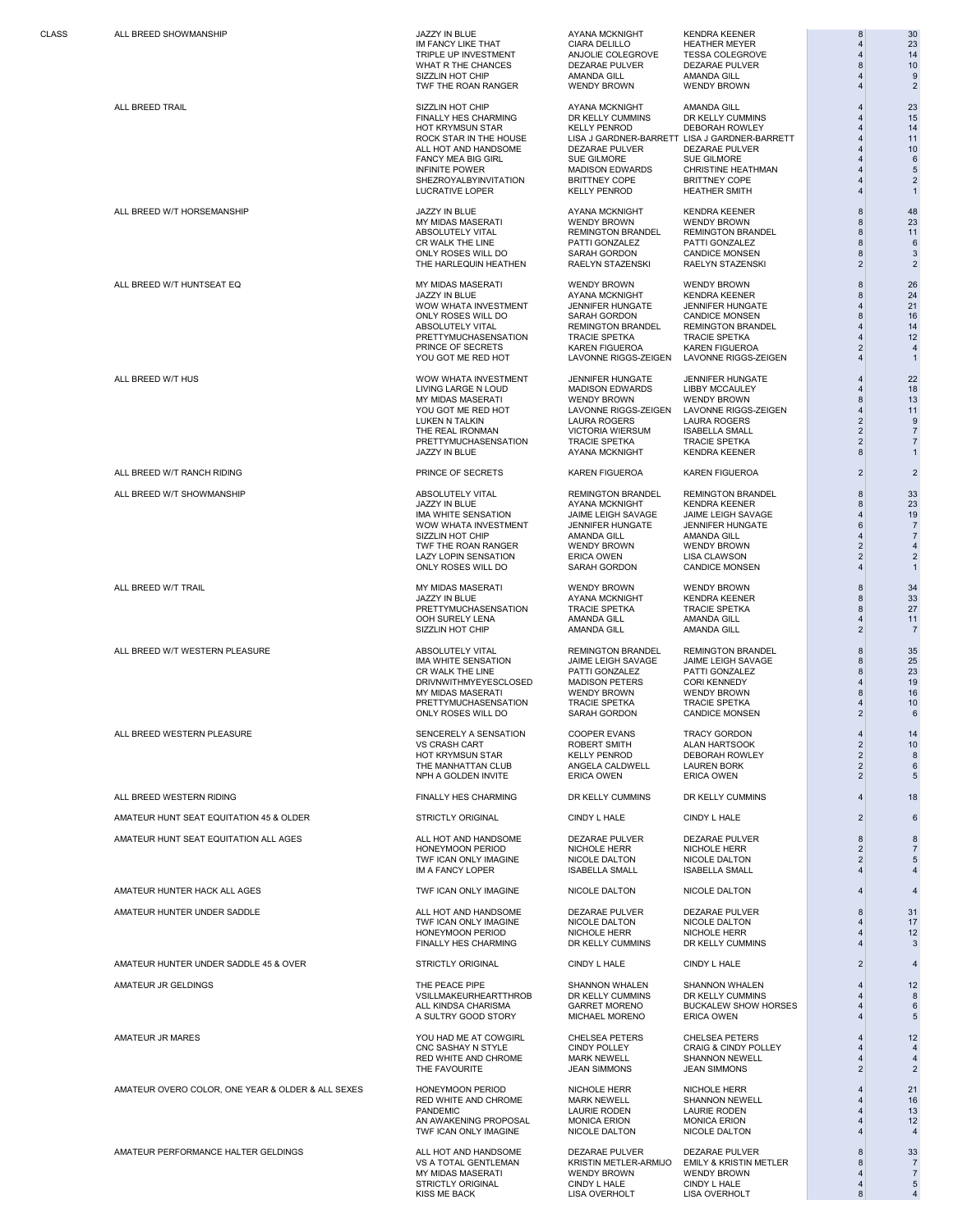AMATEUR PERFORMANCE HALTER STALLIONS I GOT EM TALKIN LAURA ROGERS LAURA ROGERS 4 9

AMATEUR RANCH RAIL PLEASURE THE WOW FACTOR NICOLE DALTON NICOLE DALTON 4 4

AMATEUR SHOWMANSHIP ALL AGES **REAL FANCY FACTOR** LAURA ROGERS LAURA ROGERS 2 2 2

AMATEUR TOBIANO COLOR, ONE YEAR & OLDER & ALL SEXES IMA SPECIAL ARTIST ASHLEY ANIOL ASHLEY ANIOL ASHLEY ANIOL ASHLEY ANIOL ASHLEY ANIOL ASHLEY ANIOL ASHLEY ANIOL ASHLEY ANIOL ASHLEY ANIOL ASHLEY ANIOL ASHLEY ANIOL ASHLEY A

AMATEUR WALK TROT HUNT SEAT EQUITATION ALL WAYS XCEPTIONAL ROSEMARY M DVORAK MADILYNN ROSE BELL 8 38

AMATEUR WALK TROT HUNTER UNDER SADDLE WOW WHATA INVESTMENT JENNIFER HUNGATE JENNIFER HUNGATE SAND LETTER AS AS<br>ALL WAYS XCEPTIONAL ROSEMARY MIDVORAK MADILYNN ROSE BELL 8 22

AMATEUR WALK TROT WESTERN HORSEMANSHIP IMA WHITE SENSATION JAIME LEIGH SAVAGE JAIME LEIGH SAVAGE 4 15

AMATEUR WESTERN RIDING ALL AGES AND AN AREAL SENSATIONAL HEATHER SMITH HEATHER SMITH AND HEATHER SMITH AND MINDY ERSKINE AND MINDY ERSKINE AND MINDY ERSKINE AND A CHARACTERY AND A CHARACTERY AND A CHARACTERY AND A CHARACTE

GREEN HUNTER UNDER SADDLE LUKEN N TALKIN LAURA ROGERS LAURA ROGERS 4 24

U GOTTA RODDA TROUBLE

AMATEUR PERFORMANCE HALTER MARES CONSTRUCTED A SENCERELY A SENSATION TRACY GORDON TRACY GORDON SENSATION A 22<br>TWF ICAN ONLY IMAGINE NICOLE DALTON NICOLE DALTON NICOLE DALTON NICOLE DALTON 4 19 TWF ICAN ONLY IMAGINE NICOLE DALTON NICOLE DALTON NICOLE DALTON 4 19<br>NO DOUBT IM RADICAL DENISE MEYERS DENISE MEYERS 4 12 NO DOUBT IM RADICAL THE MEYERS DENISE MEYERS DENISE MEYERS A 12<br>
NO DOUBT IM RADICAL DENISE MEYERS DENISE MEYERS 4 12<br>
PRETTYMUCHASENSATION TRACIE SPETKA TRACIE SPETKA 4 5 REAL FANCY FACTOR LAURA ROGERS LAURA ROGERS 4 8 PRETTYMUCHASENSATION TRACIE SPETKA TRACIE SPETKA 4 5<br>DOLLED UP N FANCY CYNDEE BOGNAR CYNDEE BOGNAR 2 2 DOLLED UP N FANCY **CYNDEE BOGNAR CYNDEE BOGNAR** 2 2 2

AMATEUR SR GELDINGS CNC CLOSING TIME CINDY POLLEY CRAIG & CINDY POLLEY 4 24 CLU TO A FORTUNE GAIL CUNNINGHAM GAIL CUNNINGHAM 4 16 ALL KINDS OF SPECIAL OF THE OUTLIES THE OUTLIES APRIL STIEGLITZ<br>AN AWAKENING PROPOSAL MONICA ERION MONICA ERION 4 11 AN AWAKENING PROPOSAL MONICA ERION MONICA ERION 4 11 MY MIDAS MASERATI WENDY BROWN WENDY BROWN WENDY BROWN 4<br>
U GOTTA RODDA TROUBLE JUDY FJETLAND JUDY FJETLAND 4 U GOTTA RODDA TROUBLE

AMATEUR SR MARES CONTROLLER MARES AND THE SAME OF THE SAME REIMER-OCLAIR ROXIE REIMER-OCLAIR ROXIE REIMER-OCLAIR<br>INITIALS ONLY PLEASE CINDY POLLEY CRAIG & CINDY POLLEY 4 20 SONNYS DIRTY KISS GAIL CUNNINGHAM GAIL CUNNINGHAM GAIL CUNNINGHAM 4 5<br>DOLLED UP N FANCY CYNDEE BOGNAR CYNDEE BOGNAR 4 6

VSILLMAKEURHEARTTHROB

AMATEUR TRAIL CHANCES DEZARAE PULVER DEZARAE PULVER DEZARAE PULVER A<br>FINALLY HES CHARMING DR KELLY CUMMINS DR KELLY CUMMINS DR KELLY CUMMINS 4 7 FINALLY HES CHARMING

> WOW WHATA INVESTMENT JENNIFER HUNGATE JENNIFER HUNGATE 8 21 PRETTYMUCHASENSATION TRACIE SPETKA TRACIE SPETKA 8 16 MY MIDAS MASERATI WENDY BROWN WENDY BROWN 4 14

> ALL WAYS XCEPTIONAL CONSERVATION CONSERVERS MADILYNN ROSE BELL A CONSERVERS AND RESERVE AND MONEMARY MUSIC MADILYNN ROSE BELL A CONSERVERS AND MONEMARY MUSIC MADILYNN ROSE BELL A CHARGE AND MONEMARY MUSIC MADILYNN ROSE BEL AN AWAKENING PROPOSAL MONICA ERION MONICA ERION 4 14 MY MIDAS MASERATI WENDY BROWN WENDY BROWN WENDY BROWN 8 14<br>
> PRETTYMUCHASENSATION TRACIE SPETKA TRACIE SPETKA 6 3 PRETTYMUCHASENSATION

AMATEUR WALK TROT SHOWMANSHIP IMA WHITE SENSATION JAIME LEIGH SAVAGE JAIME LEIGH SAVAGE 4 17 CR WALK THE LINE PATTI GONZALEZ PATTI GONZALEZ 8 14 WOW WHATA INVESTMENT

AMATEUR WALK TROT TRAIL IMA WHITE SENSATION JAIME LEIGH SAVAGE 22 ALL WAYS XCEPTIONAL ROSEMARY M DVORAK MADILYNN ROSE BELL 6 6 PRETTYMUCHASENSATION TRACIE SPETKA TRACIE SPETKA TRACIE SPETKA A 5<br>
MY MIDAS MASERATI WENDY BROWN WENDY BROWN A 5 MY MIDAS MASERATI WENDY BROWN WENDY BROWN 8 2

> MY MIDAS MASERATI WENDY BROWN WENDY BROWN 8 13 ALL WAYS AVEN THE ROSEMARY MUNICIPAL MADILYNN ROSE BELL 4 11<br>
> CR WALK THE LINE PATTI GONZALEZ PATTI GONZALEZ 6 10 CR WALK THE LINE PATTI GONZALEZ PATTI GONZALEZ 6 10 U GOTTA RODDA TROUBLE JUDY FJETLAND JUDY FJETLAND 4 3

IMA WHITE SENSATION

AMATEUR WESTERN HORSEMANSHIP ALL HOT AND HANDSOME DEZARAE PULVER DEZARAE PULVER 4 10 FINALLY HES CHARMING DR KELLY CUMMINS DR KELLY CUMMINS 4 8

AMATEUR WESTERN PLEASURE HOW INVITING STEPHANIE MOHINDRA PEYTYN GOODIN 4 10 REAL SENSATIONAL MINDY ERSKINE MINDY ERSKINE 2 4

REAL SENSATIONAL

AMATEUR YEARLING IN-HAND TRAIL NAMATEUR YEARLING IN-HAND TRAIL DARK AND WOW NICOLE DALTON NICOLE DALTON A SAND TRAIL THE MAGINE ONLY ONLY A THE MAGINE ONLY A THE MAGINE ONLY A THE MAGINE ONLY A THE MAGINE ONLY A THE MAGINE A SULTRY GOOD STORY MICHAEL MORENO ERICA OWEN 4 12<br>RED WHITE AND CHROME MARK NEWELL SHANNON NEWELL 4 7 RED WHITE AND CHROME

> HONEYMOON PERIOD NICHOLE HERR NICHOLE HERR 4 16 FANCY MEA BIG GIRL LISA SUNNARBORG SUE GILMORE 8 12 REAL FANCY FACTOR KELLY PENROD LAURA ROGERS 4 11 TWF MARILYN MONROAN NICOLE DALTON NICOLE DALTON 4 7 WOW WHATA INVESTMENT

GREEN TRAIL GENERAL SENGERELY A SENGERELY A SENSATION COOPER EVANS TRACY GORDON AND SENGERELY A SENSATION COOPER EVANS FANCY MEA BIG GIRL SUE GILMORE SUE GILMORE 2 8 ALL HOT AND HANDSOME KELLY PENROD DEZARAE PULVER 2 5 HOT KRYMSUN STAR

> HOT KRYMSUN STAR KELLY PENROD DEBORAH ROWLEY 2 7 WHATTA LINE OF VS COOPER EVANS DAWN M BAUER<br>
> ALL HOT AND HANDSOME WELLY PENROD DEZARAE PULVER 4 2<br>
> 2 1 ALL HOT AND HANDSOME KELLY PENROD DEZARAE PULVER 4 2 NPH A GOLDEN INVITE

HUNTER HACK ALL AGES WICKED RED FLYER BRITTNEY COPE ANGELA CALDWELL | 10 THE WOW FACTOR **NICOLE DALTON** NICOLE DALTON NICOLE DALTON DEATH BY CHOCOLATE SYDNEY CALDWELL ANGELA CALDWELL 4 4

DOLLED UP N FANCY CYNDEE BOGNAR CYNDEE BOGNAR 4 6

SHANNON KENNEDY

SENCERELY A SENSATION TRACY GORDON TRACY GORDON SENCERELY A SENSATION TRACY GORDON TRACY GORDON SENSATION OF S<br>VS A TOTAL GENTLEMAN KRISTIN METLER-ARMIJO EMILY & KRISTIN METLER I SENSATION OF SENSATION OF SENSATION OF SE

GAY FLYER KRISTIN SCILLIERI KRISTIN SCILLIERI 8 8 THE WOW FACTOR **NICOLE DALTON** NICOLE DALTON 4 6

CINDY POLLEY CRAIG & CINDY POLLEY 4 20<br>
CAIL CUNNINGHAM GAIL CUNNINGHAM 4 8

LISA OVERHOLT LISA OVERHOLT 8 17<br>DR KELLY CUMMINS DR KELLY CUMMINS 4 8

LAVONNE RIGGS-ZEIGEN

ALL MUSIC WAYS AND MADILYNN ROSE BELL AND SEARCH OF BELL AND SEARCH OF BELL AND SEARCH OF BELL AND SEARCH OF B<br>1. JENNIFER HUNGATE SEARCH OF BELL AND SEARCH OF BELL AND SEARCH OF BELL AND SEARCH OF BELL AND SEARCH OF BELL

AMATEUR WALK TROT WESTERN PLEASURE A SUBSERVER AND THE LINE AND THE LINE ARE PATTI GONZALEZ PATTI GONZALEZ AND SUBSERVERTI AND ASSERVERTI AND A DESCRIPTION OF A CHARGE AND A SUBSERVERTION AND A SUBSERVERTION AND A SUBSERVE MY MIDAS MASERATI WENDY BROWN WENDY BROWN 8 13

TWE JUST IMAGINE THE NICOLE DALTON NICOLE DALTON NICOLE DALTON ALL THE STATE OF THE STATE OF THE STATE OF THE STATE OF THE STATE OF THE STATE OF THE STATE OF THE STATE OF THE STATE OF THE STATE OF THE STATE OF THE STATE OF GARRET MORENO BUCKALEW SHOW HORSES  $\begin{array}{ccc} 4 & 13 \\ 4 & 12 \end{array}$ 

GREEN WESTERN PLEASURE VS A TOTAL GENTLEMAN KRISTIN METLER-ARMIJO EMILY & KRISTIN METLER 4 17 NO DOUBT IM RADICAL CARLA M CLINE DENISE MEYERS 4 13 SENSATIONAL SANGRIA BRITTANY RUSSELL CHELSEA PETERS 4 8 PAINTMIASPECIALLOPER DIANE BRANT DIANE BRANT 4 7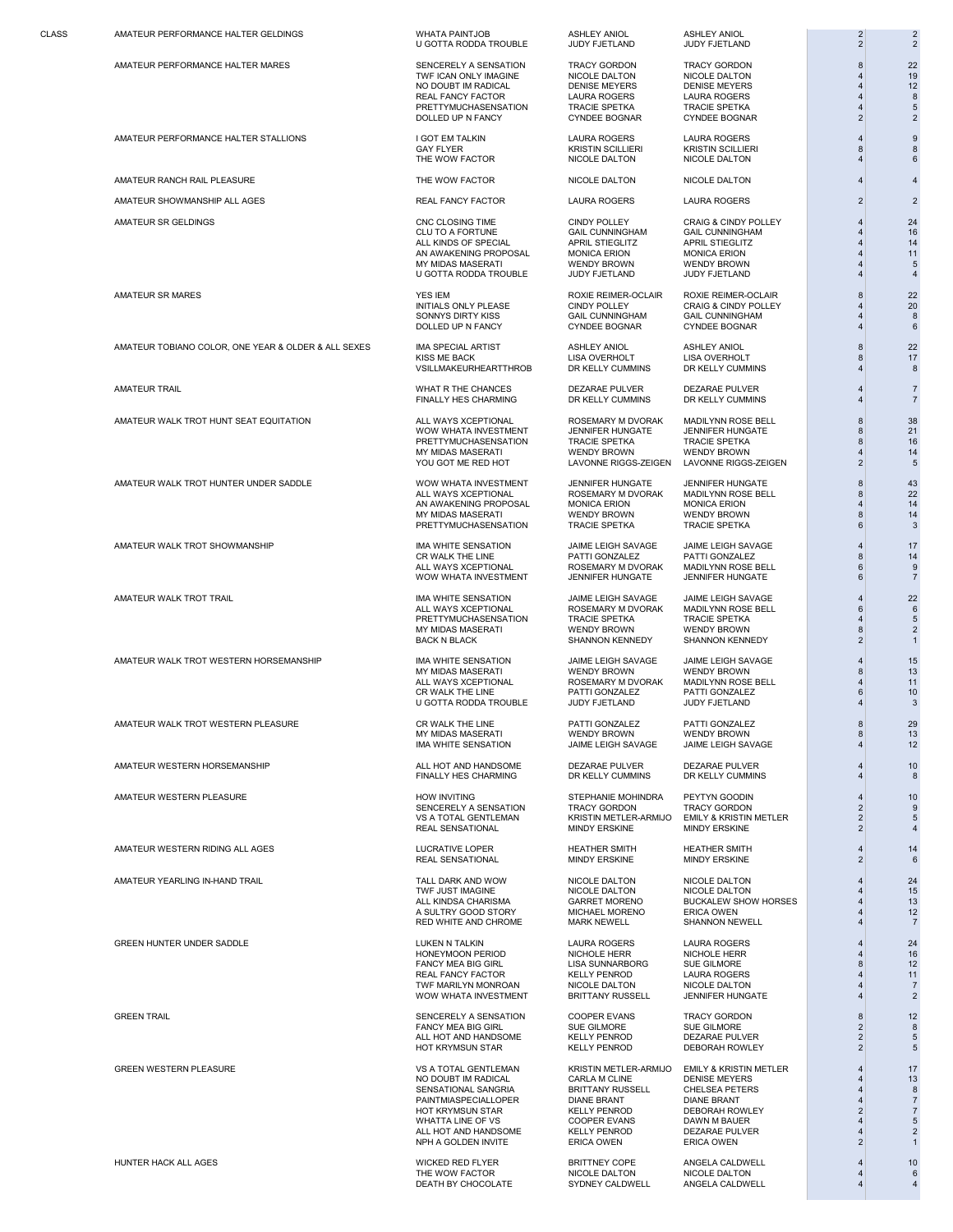NOVICE AMATEUR HUNTER HACK TWF ICAN ONLY IMAGINE NICOLE DALTON NICOLE DALTON 4 4

NOVICE AMATEUR RANCH RAIL PLEASURE THE SAND AND SAY FLYER THE WOW FACTOR THE SAND A COLLE DALTON THE MOVICE DALTON THE MOVICE DALTON THE SAND A GOLLE DALTON A GOLLE DALTON A GOLLE DALTON A GOLLE DALTON A GOLLE DALTON A GOL

NOVICE AMATEUR RANCH RIDING GARI SAN GAY FLYER KRISTIN SCILLIERI KRISTIN SCILLIERI KRISTIN SCILLIERI GILLIERI G

NOVICE AMATEUR SHOWMANSHIP WHAT R THE CHANCES DEZARAE PULVER DEZARAE PULVER 8 32

NOVICE AMATEUR WESTERN RIDING AND REALLY AND REALLY COMPUTED A REALLY AND HEATHER SMITH THEATHER SMITH AND REALLY AND REALLY AND REALLY AND REALLY AND REALLY AND REALLY AND REALLY AND REALLY AND REALLY AND REALLY AND REALL

NOVICE YOUTH WESTERN HORSEMANSHIP TRIPLE UP INVESTMENT ANJOLIE COLEGROVE TESSA COLEGROVE 4 6

PERFORMANCE HALTER MARES NARES A CHARAL FANCY FACTOR HELLY PENROD LAURA ROGERS A CHARA ROGERS A CHARA ROGERS A<br>8 16

CLASS JR HUNTER UNDER SADDLE REAL FANCY FACTOR KELLY PENROD LAURA ROGERS 4 13 TWF ICAN ONLY IMAGINE NICOLE DALTON NICOLE DALTON A 4 11<br>
THE CAN ONLY IMAGINE NICOLE DALTON NICOLE DALTON 4 11<br>
RED WHITE AND WOW PEYTYN GOODIN STEPHANIE MOHINDRA 4 10 HONEYMOON PERIOD NICHOLE HERR NICHOLE HERR 4 9 LUKEN N TALKIN LAURA ROGERS LAURA ROGERS LAURA ROGERS 2 TWF MARILYN MONROAN NICOLE DALTON NICOLE DALTON 4 6

JR TRAIL GENERAL SENCERELY A SENSATION COOPER EVANS TRACY GORDON 6 7

JR WESTERN PLEASURE SENGERELY A SENCERELY A SENSATION SENGERE VANS SENSATION SENGERE VAN SENGERE VAN SENGERE VAN SENGERE VAN SENGERE VAN SENGERE VAN SENGERE VAN SENGERE VAN SENGERE VAN SENGERE VAN SENGERE VAN SENGERE VAN S WHATTA LINE OF VS COOPER EVANS DAWN M BAUER 4 7 NO DOUBT IM RADICAL CARLA M CLINE DENISE MEYERS 4 6 PAINTMIASPECIALLOPER DIANE BRANT DIANE BRANT DIANE BRANT NO 2 NPH A GOLDEN INVITE ERICA OWEN ERICA OWEN 2 2

NOVICE AMATEUR HUNT SEAT EQUITATION SENCERELY A SENSATION TRACY GORDON TRACY GORDON SENSATIONAL SANGRIA CHELSEA PETERS CHELSEA PETERS B 25 SENSATIONAL SANGRIA CHELSEA PETERS CHELSEA PETERS 8<br>
SHEZROYALBYINVITATION BRITTNEY COPE BRITTNEY COPE 4 9<br>
MAFANCY LOPER ISABELLA SMALL ISABELLA SMALL<br>
HONEYMOON PERIOD NICHOLE HERR NICHOLE HERR 4 7<br>
4 7 SHEZROYALBYINVITATION BRITTNEY COPE BRITTNEY COPE<br>IM A FANCY LOPER 1990 SABELLA SMALL ISABELLA SMALL IM A FANCY LOPER **ISABELLA SMALL** ISABELLA SMALL **ISABELLA SMALL** HONEYMOON PERIOD NICHOLE HERR NICHOLE HERR 2 4 A CONVERSATION PEACE COURTNEY GADDIS BEVERLY GADDIS 2<br>A CONVERSATION PEACE COURTNEY GADDIS BEVERLY GADDIS 2<br>2 2 STRICTLY ORIGINAL

SENCERELY A SENSATION TRACY GORDON TRACY GORDON 8 12<br>SENSATIONAL SANGRIA CHELSEA PETERS CHELSEA PETERS 8 10 SENSATIONAL SANGRIA CHELSEA PETERS CHELSEA PETERS 10<br>A CONVERSATION PEACE COURTNEY GADDIS BEVERLY GADDIS 4 2 A CONVERSATION PEACE

THE WOW FACTOR

SENSATIONAL SANGRIA CHELSEA PETERS CHELSEA PETERS 8 30 SHEZROYALBYINVITATION BRITTNEY COPE BRITTNEY COPE 4 12<br>A CONVERSATION PEACE COURTNEY GADDIS BEVERLY GADDIS 4 12 A CONVERSATION PEACE COURTNEY GADDIS BEVERLY GADDIS 4 12<br>HONEYMOON PERIOD NICHOLE HERR NICHOLE HERR 2 4 HONEYMOON PERIOD

NOVICE AMATEUR TRAIL **1999 IN SECUL AND THE CHANCES** DEZARAE PULVER DEZARAE PULVER AND SECULVER AND SANCE AND SA<br>1999 IN SENCERELY A SENSATION TRACY GORDON TRACY GORDON TRACY GORDON 5 24<br>18 LUCRATIVE LOPER HEATHER SMITH HEATHER SMITH 8 24 SENCERELY A SENSATION TRACY GORDON TRACY GORDON 6 18 WHATA PAINTJOB ASHLEY ANIOL ASHLEY ANIOL 4 13 SHEZROYALBYINVITATION BRITTNEY COPE BRITTNEY COPE 4 4

NOVICE AMATEUR WESTERN HORSEMANSHIP CR WALK THE LINE SAVANA LOVINGOOD PATTI GONZALEZ 4 24<br>21 21 SENCERELY A SENSATION TRACY GORDON TRACY GORDON TRACY GORDON 6 21<br>SHEZROYALBYINVITATION BRITTNEY COPE BRITTNEY COPE 4 14 SHEZROYALBYINVITATION BRITTNEY COPE BRITTNEY COPE 4 14<br>SENSATIONAL SANGRIA CHELSEA PETERS CHELSEA PETERS 4 13 SENSATIONAL SANGRIA CHELSEA PETERS CHELSEA PETERS 4 13 ALL HOT AND HANDSOME DEZARAE PULVER DEZARAE PULVER 2 7 WHAT R THE CHANCES **DEZARAE PULVER DEZARAE PULVER DEZARAE PULVER 6** 2<br>
HONEYMOON PERIOD **NICHOLE HERR NICHOLE HERR 2** 1

NOVICE AMATEUR WESTERN PLEASURE THE SENCERELY A SENSATION TRACY GORDON TRACY GORDON TRACY SORDON 6 27<br>SENSATIONAL SANGRIA CHELSEA PETERS CHELSEA PETERS 6 20 SENSATIONAL SANGRIA CHELSEA PETERS CHELSEA PETERS 8 20 ALL HOT AND HANDSOME DEZARAE PULVER DEZARAE PULVER 4 9 WHATA PAINTJOB ASHLEY ANIOL ASHLEY ANIOL 2 3 A CONVERSATION PEACE COURTNEY GADDIS BEVERLY GADDIS 2 2 PAINTMIASPECIALLOPER

FANCY MEA BIG GIRL

FANCY MEA BIG GIRL

NOVICE YOUTH SHOWMANSHIP ABSOLUTELY VITAL REMINGTON BRANDEL REMINGTON BRANDEL 8 21 IM FANCY LIKE THAT CIARA DELILLO CIARA DELILLO 4 10 REAL FANCY FACTOR JOCELYN ALLOWAY LAURA ROGERS 4 9 TRIPLE UP INVESTMENT ANJOLIE COLEGROVE TESSA COLEGROVE 4 5 ONLY IN THE MONEY **ALEXANDRA LATOUF** KATHRYN LATOUF 4 3

NOVICE YOUTH TRAIL TRIPLE UP INVESTMENT ANJOLIE COLEGROVE TESSA COLEGROVE 4 24

NOVICE YOUTH WESTERN PLEASURE ONLY IN THE MONEY ALEXANDRA LATOUF KATHRYN LATOUF 2 2 TRIPLE UP INVESTMENT

OVERO COLOR, ONE YEAR & OLDER & ALL SEXES HONEYMOON PERIOD NICHOLE HERR NICHOLE HERR NICHOLE HERR 4 20<br>SPECHLESS SPECHLESS JOHN ZELDENTHUIS JEAN MONORTHUIS (SEMMA KAY HUDSON 4 16<br>15 SPEECHLESS JEAN SIMMONS JEAN SIMMONS 4 16 RIDICULOUSNESS AUSTEN R LANG JEAN SIMMONS 4 13 RED WHITE AND CHROME ERICA OWEN SHANNON NEWELL 4 11 AN AWAKENING PROPOSAL MONICA ERION MONICA ERION 4 9<br>19 TWF ICAN ONLY IMAGINE NICOLE DALTON NICOLE DALTON 2 2 TWF ICAN ONLY IMAGINE

HONEYMOON PERIOD

SENCERELY A SENSATION COOPER EVANS TRACY GORDON 8<br>
TWF ICAN ONLY IMAGINE NICOLE DALTON NICOLE DALTON 4 18<br>
TWF MARILYN MONROAN GRACIE DALTON NICOLE DALTON 4 6 TWF ICAN ONLY IMAGINE NICOLE DALTON NICOLE DALTON 4 18 TWF MARILYN MONROAN GRACIE DALTON NICOLE DALTON 4<br>SPEECHLESS JEAN JEAN SIMMONS JEAN SIMMONS 2 2<br>NPH A GOLDEN INVITE ERICA OWEN ERICA OWEN 4 1 NPH A GOLDEN INVITE

RED WHITE AND WOW PEYTYN GOODIN STEPHANIE MOHINDRA 4 10

CR WALK THE LINE SAVANA LOVINGOOD PATTI GONZALEZ 4 14

PERFORMANCE HALTER GELDINGS ALL HOT AND HANDSOME DEZARAE PULVER DEZARAE PULVER 4 10

NOVICE AMATEUR HUNTER UNDER SADDLE ALL HOT AND HANDSOME AND TRACY GORDON BEZARAE PULVER AND TRACY GORDON AND T<br>12 12 13 NOVICE AMATEUR RANCH TRAIL GARET AND SAN FLYER KRISTIN SCILLIERI KRISTIN SCILLIERI KRISTIN SCILLIERI 6 10 SAVANA LOVINGOOD PATTI GONZALEZ<br>
BRITTNEY COPE BRITTNEY COPE 4 NOVICE YOUTH HUNT SEAT EQUITATION IM FANCY LIKE THAT CIARA DELILLO CIARA DELILLO CHARA DELILLO 4 18<br>FANCY MEA BIG GIRL SHELBY GARRISON SUE GILMORE 4 8 NOVICE YOUTH HUNTER UNDER SADDLE TRIPLE UP INVESTMENT ANJOLIE COLEGROVE TESSA COLEGROVE 4 14 IM FANCY LIKE THAT CIARA DELILLO CIARA DELILLO 4 6 PHANDEL THE SEMAN WARE IN THE SELLE AND THE SELLE ASSESS TO A 15 AM AND THE SEAL OF A 15 AM AND THE SEAL OF A<br>PANDEMIC AND THE SEAL OF A 15 AM AND THE SEAL OF A 15 AM AND THE SEAL OF A 15 AM AND THE SEAL OF A 15 AM AND T<br>P

KELLY PENROD DEZARAE PULVER 4 23

LAURA ROGERS LAURA ROGERS 4 8<br>COOPER EVANS TRACY GORDON 8 23 SPEECHLESS JEAN SIMMONS JEAN SIMMONS 2 2

NICHOLE HERR

PERFORMANCE HALTER STALLIONS COOPER EVANS COOPER EVANS CHRISTINE HEATHMAN REATHMAN 10<br>THE WOW FACTOR NICOLE DALTON NICOLE DALTON NICOLE DALTON NICOLE DALTON 4 10 THE WOW FACTOR NICOLE DALTON NICOLE DALTON 4 10 I GOT EM TALKIN LAURA ROGERS LAURA ROGERS LAURA ROGERS 4 10<br>GAY FLYER KELLY PENROD KRISTIN SCILLIERI 8 8 KRISTIN SCILLIERI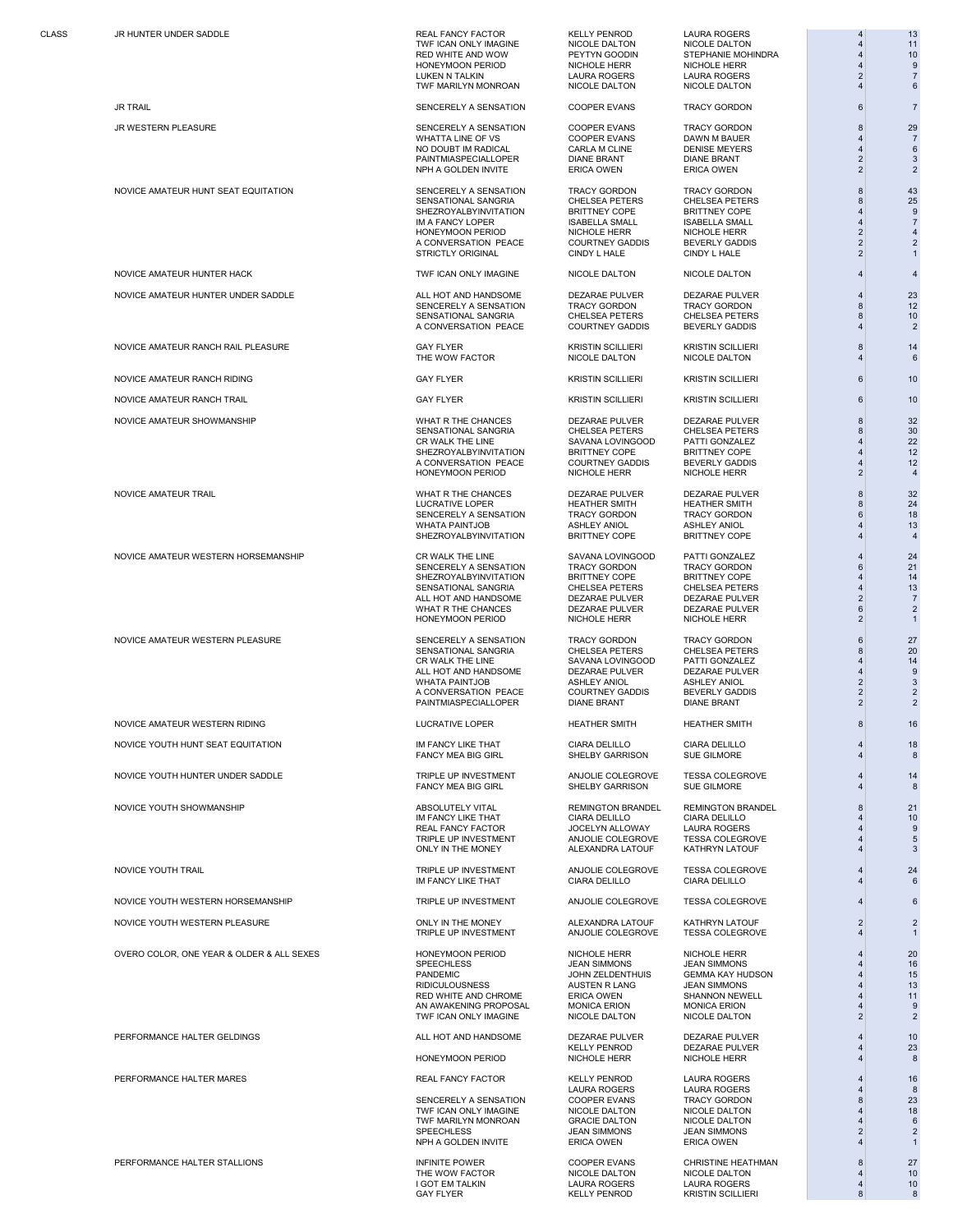CLASS PERFORMANCE HALTER STALLIONS CLASS HELL OR HIGH WATER JEAN SIMMONS JEAN SIMMONS 2 2

TOBIANO COLOR, ONE YEAR & OLDER & ALL SEXES THE MAN SPECIAL ARTIST ASHLEY ANIOL ASHLEY ANIOL ASHLEY ANIOL ASHLEY ANIOL ASHLEY ANIOL ASHLEY ANIOL ASHLEY ANIOL ASHLEY ANIOL ASHLEY ANIOL ASHLEY ANIOL ASHLEY ANIOL ASHLEY ANIOL

WESTERN RIDING ALL AGES LUCRATIVE LOPER KELLY PENROD HEATHER SMITH 8 28

WORKING HUNTER DEATH BY CHOCOLATE SYDNEY CALDWELL ANGELA CALDWELL 4 4

YOUTH HALTER MARES ABSOLUTELY VITAL REMINGTON BRANDEL REMINGTON BRANDEL 4 4 YOUTH HUNT SEAT EQUITATION 13 & UNDER HOW INVITING PEYTYN GOODIN PEYTYN GOODIN PEYTYN GOODIN 4 11 YOUTH HUNT SEAT EQUITATION 18 & UNDER IM FANCY LIKE THAT CIARA DELILLO CIARA DELILLO CHARA DELILLO 4 9 YOUTH HUNTER UNDER SADDLE 13 & UNDER RED WHITE AND WOW PEYTYN GOODIN STEPHANIE MOHINDRA 4 14 YOUTH HUNTER UNDER SADDLE 18 & UNDER FANCY MEA BIG GIRL SHELBY GARRISON SUE GILMORE FANCY AND A 4 4 4 4 4 4 4 4<br>TRIPLE UP INVESTMENT ANJOLIE COLEGROVE TESSA COLEGROVE 4 3

YOUTH MARES ALL AGES ABSOLUTELY VITAL REMINGTON BRANDEL REMINGTON BRANDEL | 13

YOUTH OVERO COLOR CLASS INDIANA FLEET MONTANA MILLS MICHELLE MILLS 4 8 YOUTH PERFORMANCE HALTER GELDINGS WHATA PAINTJOB EMMIE TROMATORE ASHLEY ANIOL 4 4

YOUTH SHOWMANSHIP 18 & UNDER THAT THAT THAT CIARA DELILLO CIARA DELILLO CIARA DELILLO 4 2 YOUTH TOBIANO COLOR, ONE YEAR & OLDER & ALL SEXES IMA SPECIAL ARTIST FANNIE TROMATORE ASHLEY ANIOL 8 3 19 YOUTH TRAIL 13 & UNDER A HOW INVITING HOW INVITING PEYTYN GOODIN PEYTYN GOODIN A 4 8 YOUTH WALK TROT HUNT SEAT EQUITATION 11-18 ABSOLUTELY VITAL REMINGTON BRANDEL REMINGTON BRANDEL 8 41

YOUTH WALK TROT HUNT SEAT EQUITATION 5-10 ALL WAYS XCEPTIONAL MADILYNN ROSE BELL MADILYNN ROSE BELL NICHELLE MILLS<br>And Montana Mills Michelle Mills Michelle Mills Montana Mills Michelle Mills Michelle Mills 8 27

RANCH RAIL PLEASURE ALL AGES CONTROL THE GAY FLYER COMPLETE WELLY PENROD KRISTIN SCILLIERI SANCH PEATHMAN NEWSLE<br>INFINITE POWER COOPER EVANS CHRISTINE HEATHMAN 8 14 INFINITE POWER COOPER EVANS CHRISTINE HEATHMAN 6 14<br>
THE WOW FACTOR MICOLE DALTON NICOLE DALTON 4 13 THE WOW FACTOR **NICOLE DALTON** NICOLE DALTON **NICOLE DALTON** NICOLE DALTON IM BIGTIME JOHN WAYNE LORI GARRETT JENNIFER WERNER 4 4

IM BIGTIME JOHN WAYNE LORI GARRETT JENNIFER WERNER 4 9

RANCH TRAIL ALL AGES GAY FLYER KELLY PENROD KRISTIN SCILLIERI 8 24 INFINITE POWER  $\sim$  COOPER EVANS CHRISTINE HEATHMAN  $\sim$  8 24 IM BIGTIME JOHN WAYNE LORI GARRETT JENNIFER WERNER 4 4

SR HUNTER UNDER SADDLE ITS ON MY TIME KELLY PENROD ISABELLA SMALL 4 18 ALL HOT AND HANDSOME RELLY PENDROD DEZARAE PULVER 4 9<br>ALL HOT AND HANDSOME KELLY PENDROD DEZARAE PULVER 4 9<br>DEATH BY CHOCOLATE JESTIN SIMPER ANGELA CALDWELL 4 2 DEATH BY CHOCOLATE

SR TRAIL **SAME AT A SET A SET A SET A SET A SET A SET A SET A SET A SET A SET A SET A SET A SET A SET A SET A S** EVEN MORE SENSATIONAL CHAD CHRISTENSEN STEPHANIE MOHINDRA 4 5

REAL SENSATIONAL

NPH A GOLDEN INVITE FRICA OWEN ERICA OWEN ERICA OWEN A 4 12<br>
VSILLMAKEURHEARTTHROB DR KELLY CUMMINS DR KELLY CUMMINS 4 4 4 **VSILLMAKEURHEARTTHROB** 

HOW INVITING CHAD CHAD CHRISTENSEN PEYTYN GOODIN 4 19<br>EVEN MORE SENSATIONAL CHAD CHRISTENSEN STEPHANIE MOHINDRA 4 16 REAL SENSATIONAL

YEARLING & 2 YR OLD STALLIONS THE PERFECT GAME THE PERFECT GAME THE PERFECT GAME THE STAND SIMMONS THE PERFECT GAME RIDICULOUSNESS AUSTEN R LANG JEAN SIMMONS 4 8 BLAKBURNS POCO OLLIE

YEARLING GELDINGS A SULTRY GOOD STORY ERICA OWEN ERICA OWEN 6 ALL KINDSA CHARISMA MICHAEL MORENO BUCKALEW SHOW HORSES 4 5

YEARLING IN-HAND TRAIL A SULTRY GOOD STORY ERICA OWEN ERICA OWEN 4 18 RED WHITE AND CHROME

YEARLING MARES THE MASKED SINGER JEAN SIMMONS JEAN SIMMONS | 18 YOU HAD ME AT COWGIRL CHELSEA PETERS CHELSEA PETERS  $\begin{array}{ccc} 4 & 15 \\ 4 & 15 \end{array}$ THE FAVOURITE JEAN SIMMONS JEAN SIMMONS 4 15 RED WHITE AND CHROME

YOUTH GELDINGS ALL AGES MIGHTY DOMINATE CLU HAYDEN RYAN HAYDEN RYAN 37 HOW INVITING PEYTYN GOODIN PEYTYN GOODIN 4 20 INDIANA FLEET MONTANA MILLS MICHELLE MILLS 8 19 ALL WAYS XCEPTIONAL MADILYNN ROSE BELL MADILYNN ROSE BELL 4 12 HES GOT PARTY STYLE RUBY MILLER WILLA MILLER 8 11 THE HARLEQUIN HEATHEN

IM FANCY LIKE THAT

YOUTH OVERO COLOR THE HARLEQUIN HEATHEN MONTANA MILLS MICHELLE MILLS A 4 11<br>THE HARLEQUIN HEATHEN RAELYN STAZENSKI RAELYN STAZENSKI 4 10 THE HARLEQUIN HEATHEN RAELYN STAZENSKI RAELYN STAZENSKI 4 10

YOUTH PERFORMANCE HALTER MARES THE REAL FANCY FACTOR SERVER ALLOWAR TO A LAURA ROGERS THE REAL FANCY FACTOR SE<br>IMA SPECIAL ARTIST THE EMME TROMATORE ASHLEY ANIOL SERVER A SHLEY ANIOL SERVER A SHLEY ANIOL SERVER ANIOL SERV IMA SPECIAL ARTIST **EMMIE TROMATORE** ASHLEY ANIOL **8**<br>
IMA SPECIAL ARTIST **EMMIE TROMATORE** ASHLEY ANIOL **8** 19<br>
10 10 TWF MARILYN MONROAN

REAL FANCY FACTOR JOCELYN ALLOWAY LAURA ROGERS 8 22 THE HARLEQUIN HEATHEN RAELYN STAZENSKI RAELYN STAZENSKI 6 13 ONLY ROSES WILL DO

IMA SPECIAL ARTIST EMMIE TROMATORE ASHLEY ANIOL 8 22 HES GOT PARTY STYLE RUBY MILLER WILLA MILLER 8 13 MIGHTY DOMINATE CLU

YOUTH WALK TROT HUNTER UNDER SADDLE 11-18 REAL FANCY FACTOR SECOND ACCELYN ALLOWAY LAURA ROGERS REAL REAL REAL TO<br>ABSOLUTELY VITAL REMINGTON BRANDEL REMINGTON BRANDEL REMINGTON BRANDEL REMINGTON BRANDEL 8 20 ONLY ROSES WILL DO

PANDEMIC JOHN ZELDENTHUIS LAURIE RODEN 44

TRIPLE UP INVESTMENT ANJOLIE COLEGROVE TESSA COLEGROVE 4 3

YOUTH SHOWMANSHIP 13 & UNDER THE REAL THEORY INVITING HOW INVITING THE PEYTYN GOODIN PEYTYN GOODIN PEYTYN GOODIN<br>ABSOLUTELY VITAL REMINGTON BRANDEL REMINGTON BRANDEL REMINGTON BRANDEL AND REMINGTON BRANDEL REMINGTON BRANDEL

INDIANA FLEET MONTANA MILLS MICHELLE MILLS 8 27

REMINGTON BRANDEL REMINGTON BRANDEL 20<br>
SARAH GORDON CANDICE MONSEN 4 9

RANCH RIDING ALL AGES GAY FLYER KELLY PENROD KRISTIN SCILLIERI 8 19 INFINITE POWER COOPER EVANS CHRISTINE HEATHMAN 8 14

SR WESTERN PLEASURE VS A TOTAL GENTLEMAN KRISTIN METLER-ARMIJO EMILY & KRISTIN METLER 2 2

SAVANAH HUNZIKER LISA OVERHOLT 8 21<br>ERICA OWEN ERICA OWEN 4 22

EVEN MORE SENSATIONAL CHAD CHRISTENSEN STEPHANIE MOHINDRA 4 16

TWF JUST IMAGINE NICOLE DALTON NICOLE DALTON 4 18 TALL DARK AND WOW NICOLE DALTON NICOLE DALTON NICOLE DALTON 4 16<br>ALL KINDSA CHARISMA MICHAEL MORENO BUCKALEW SHOW HORSES 4 12 ALC ALL AND THE MICHAEL MORENO AND BUCKALEW SHOW HORSES 4 12<br>
ERICA OWEN SHANNON NEWELL 4 5

KATHRYN LATOUF